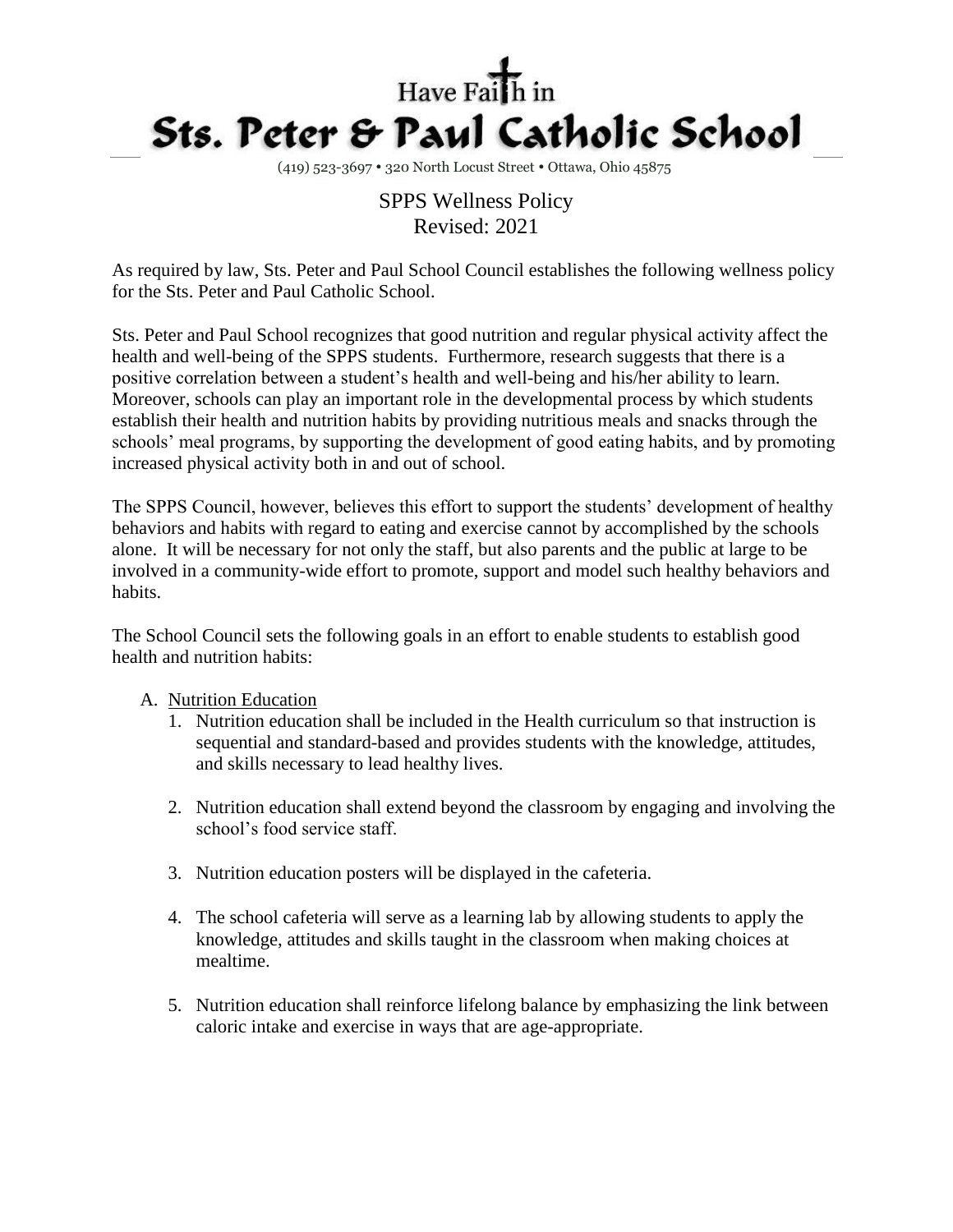

(419) 523-3697 • 320 North Locust Street • Ottawa, Ohio 45875

SPPS Wellness Policy Revised: 2021

- 6. Nutrition education standards and benchmarks promote the benefits of a balanced diet that includes fruits, vegetables, whole grain products and low-fat and fat-free dairy products.
- B. Physical Education
	- 1. A sequential comprehensive physical education program shall be provided for students in grades K-8 in accordance with the standards and benchmarks established by the state.
	- 2. The physical education curriculum shall provide sequential instruction related to knowledge, attitudes and skills necessary to participate in lifelong, health-enhancing physical activity.
	- 3. The sequential, comprehensive curriculum and physical education classes shall provide students with opportunities to learn, practice and be assessed on developmentally appropriate motor skills, knowledge, attitude and social skills necessary to engage in lifelong, health-enhancing physical activity.
	- 4. Planned instruction in physical education shall teach cooperation, fair play and responsible participation.
	- 5. Planned instruction in physical education shall meet the needs of all students, including those who are not athletically gifted.
	- 6. Planned instruction in physical education shall be presented in an environment free of embarrassment, humiliation, shaming, taunting or harassment of any kind.
	- 7. Planned instruction in physical education shall include cooperative as well as competitive games.
	- 8. Planned instruction in physical education shall promote participation in physical activity outside the regular school day.
- C. Physical Activity
	- 1. Physical activity and movement shall be integrated, when possible across the curricula and throughout the school day.
	- 2. The school will encourage families to provide physical activity outside the regular school day, such as outdoor play at home, participation in sports sponsored by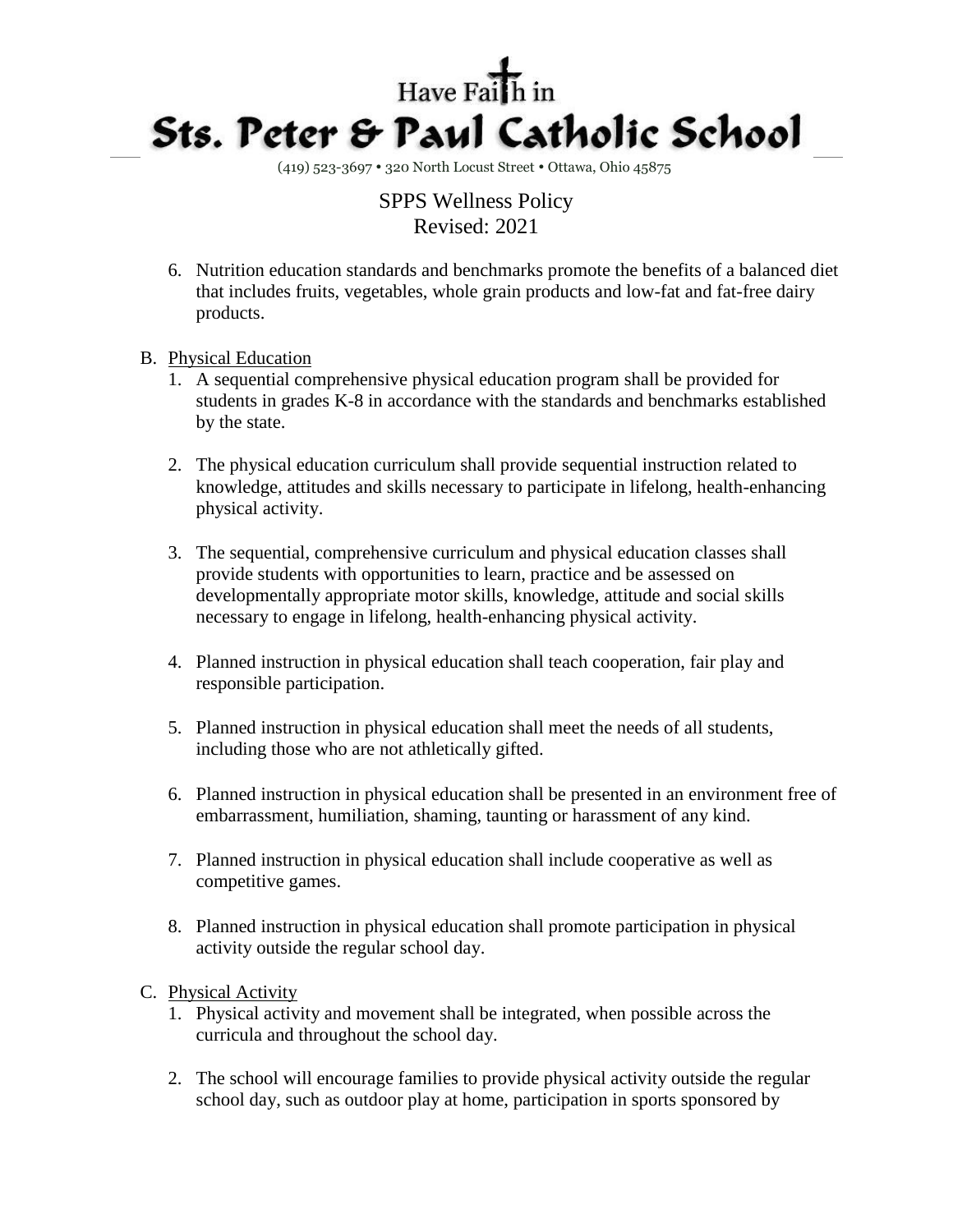

(419) 523-3697 • 320 North Locust Street • Ottawa, Ohio 45875

## SPPS Wellness Policy Revised: 2021

community agencies or organizations, and in lifelong physical activities like bowling, swimming or tennis.

- 3. All students in grades 7-8 shall have the opportunity to participate in extracurricular activities and intramural programs that emphasize physical activity.
- 4. All students in grades 7-8 shall have the opportunity to participate in interscholastic sports' programs.
- D. Other School-Based Activities
	- 1. The school will provide attractive, clean environments in which the students eat.
	- 2. Activities, such as tutoring or club meetings, shall not be scheduled during mealtimes, unless students may eat during those meetings.
	- 3. The school will eliminate any stigma or identification of students eligible to receive free and/or reduced meals.

Furthermore, with the objectives of enhancing student health and well-being, and reducing childhood obesity, the following guidelines are established:

- A. The school's food service program shall comply with Federal and State regulations pertaining to the selection, preparation, consumption and disposal of food and beverages as well as to fiscal management of the program.
- B. The guidelines for reimbursable school meals are not less restrictive than the guidelines issued by the U.S. Department of Agriculture (USDA).
- C. The food service program will provide all students affordable access to the varied and nutritious foods they need to be healthy and to learn well.
- D. The school food service program may involve students, staff, and/or school officials in the selection of competitive food items to be sold in the school.
- E. Continuing professional development shall be made available for all staff of the food service program.